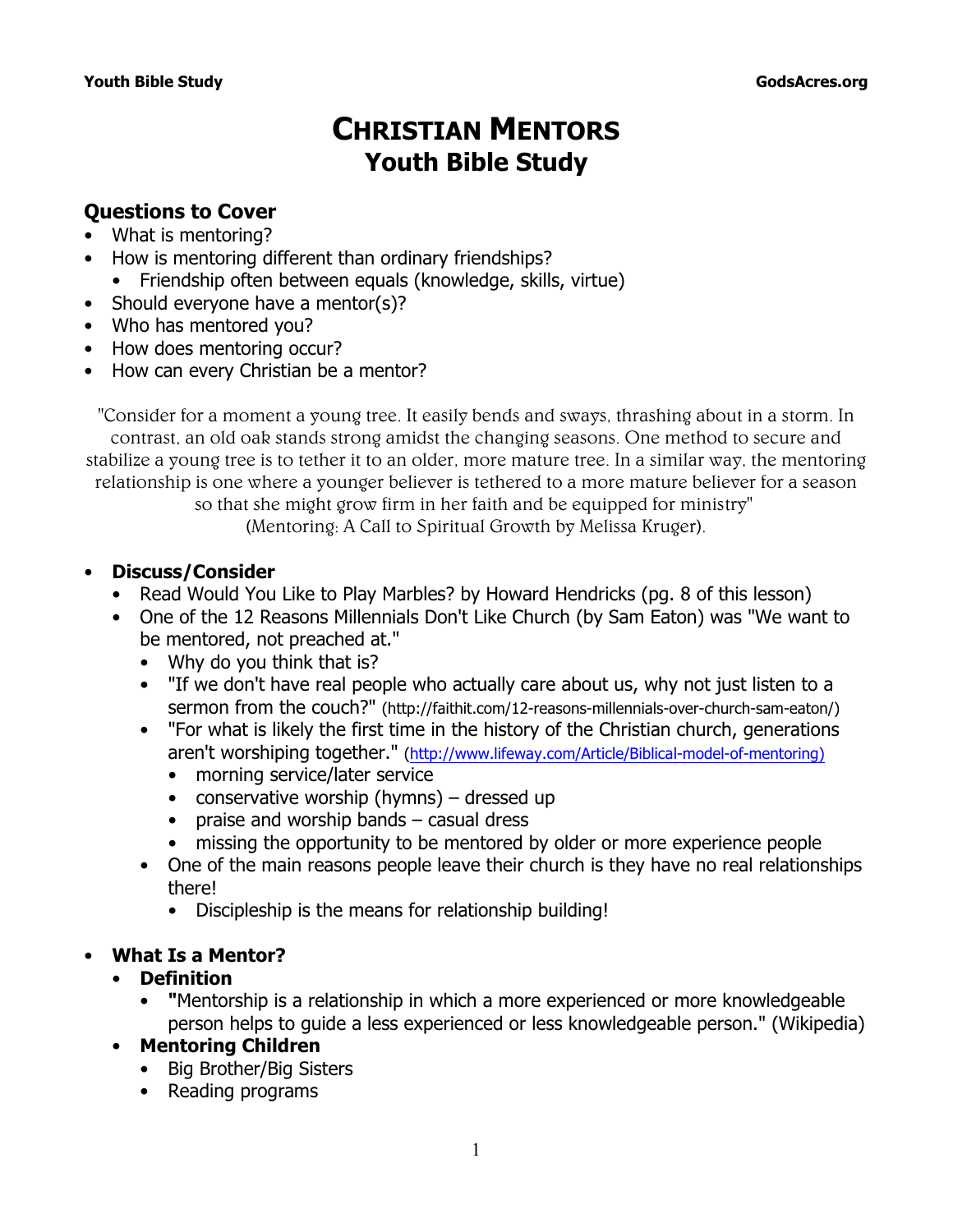- Tutoring (provides guidance or companionship)
- **Peer Mentoring**
	- another student who can serve as a resource, a helping hand, a sounding board, and a referral service
	- can sometimes get through to another teen when an adult cannot

## • **Mentoring in the Workplace**

- "over 71 percent of Fortune 500 companies offer mentoring programs, showing that mentoring programs are becoming a standard in many workplaces"
	- *Four Key Benefits of Workplace Mentoring Initiatives*
- provides guidance to a less-experienced employee
- shares knowledge and advice
- helps employees feel less isolated
- introduces employees to other professionals
- listens to concerns
- employees who are mentored
	- smaller turnover
	- greater loyalty to the company
	- make fewer mistakes
	- greater job satisfaction

## • **Mentoring in the Family/Community (in the past)**

- quilting and canning
- harvesting (preparing meals together for workers)
	- times for the older women to give advice & help to the younger
	- today mothers are working & have less time to spend with the older generation

## • **"Mentoring" in the Bible**

- this word not in the KJV
- but the concept IS in the Bible
- sometimes one on one
- sometimes in a group setting
- discuss/consider examples
	- Jethro & Moses
	- Moses & Joshua
	- Eli & Samuel
	- Naomi & Ruth
	- Samuel & Saul
	- Samuel & David
	- Jonathan & David
	- Nathan & David
	- David & Solomon
	- Solomon & Queen of Sheba
	- Elijah & Elisha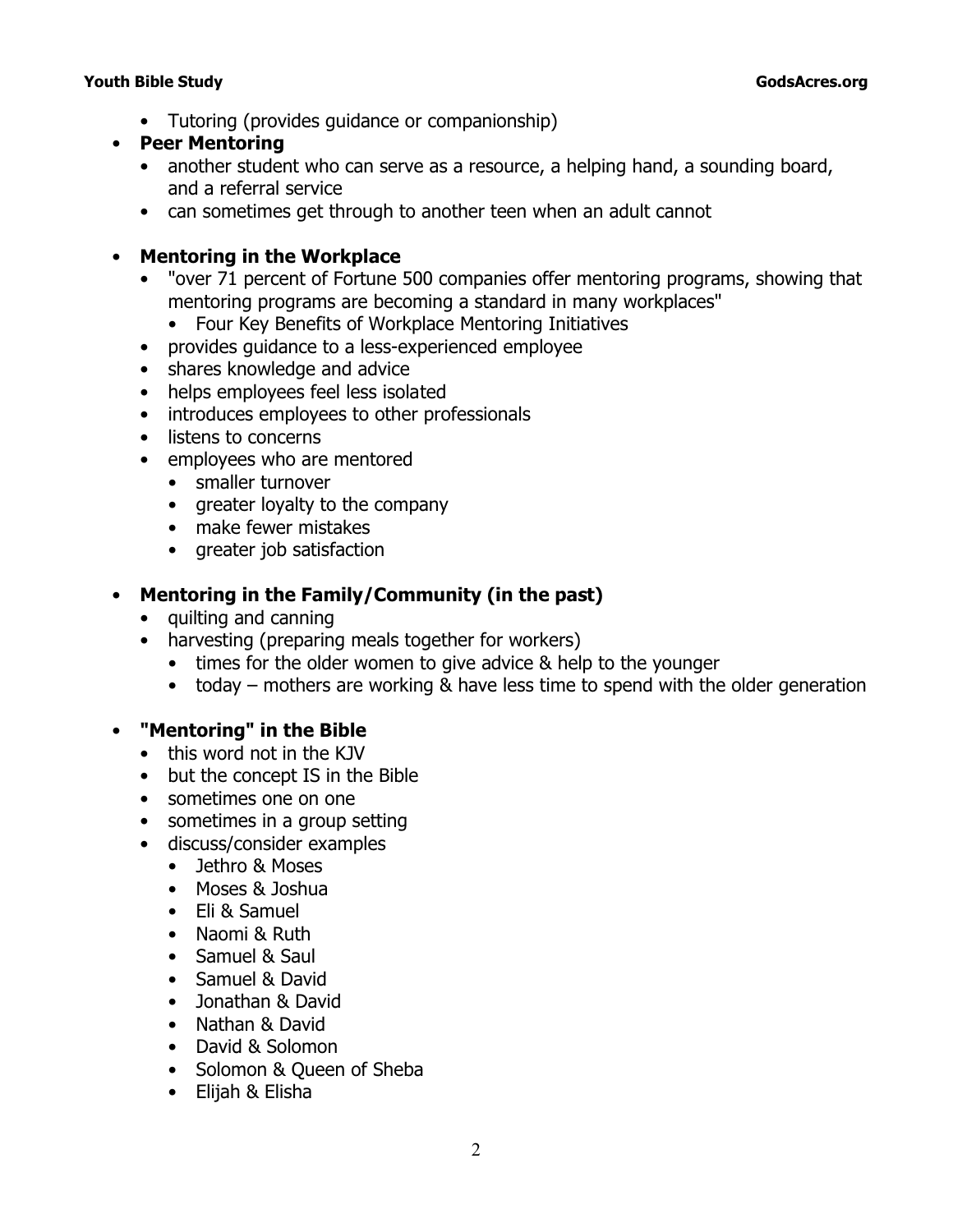- Elisha & King Jehoash
- Daniel & Nebuchadnezzar
- Mordecai & Esther
- Elizabeth & Mary
- Barnabas & Paul
- Barnabas & John Mark
- Paul & Timothy
- Paul & Titus
- Jesus & 12 Apostles
	- Jesus spent time with them
	- Jesus listened
	- Jesus asked a lot of questions
	- 3 years of preparing His disciples and equipping them for the ministry
- further Bible study
	- read Bible passages
	- look at the mentoring relationships
	- how/when/what
	- questions to consider:
		- how does God prepare mentors?
		- does mentoring require perfection?
		- what are risks and rewards of mentoring?
		- how is mentoring a two-way street?

#### • **online study questions** http://www.holston.org/media/ministry/resource/BiblicalReflectiononMentoring.pdf

## • **Why Do We Need Mentors (Purpose [Goal] of Mentoring)?**

- someone to challenge us
- someone to pray with us
- someone to share life experiences
- someone to share problems, ideas, burdens
- someone to help us grow spiritually
- accountability
	- no man is an island, no "lone-ranger" Christians
	- accountability in discipline
	- accountability in struggles
- developing leaders
- transfer of knowledge
- building relationships
	- sense of belonging (see Millennial quote in the beginning of lesson)

## • **Who Needs to Be Mentored?**

- Children
- New young people in youth group
- Newly saved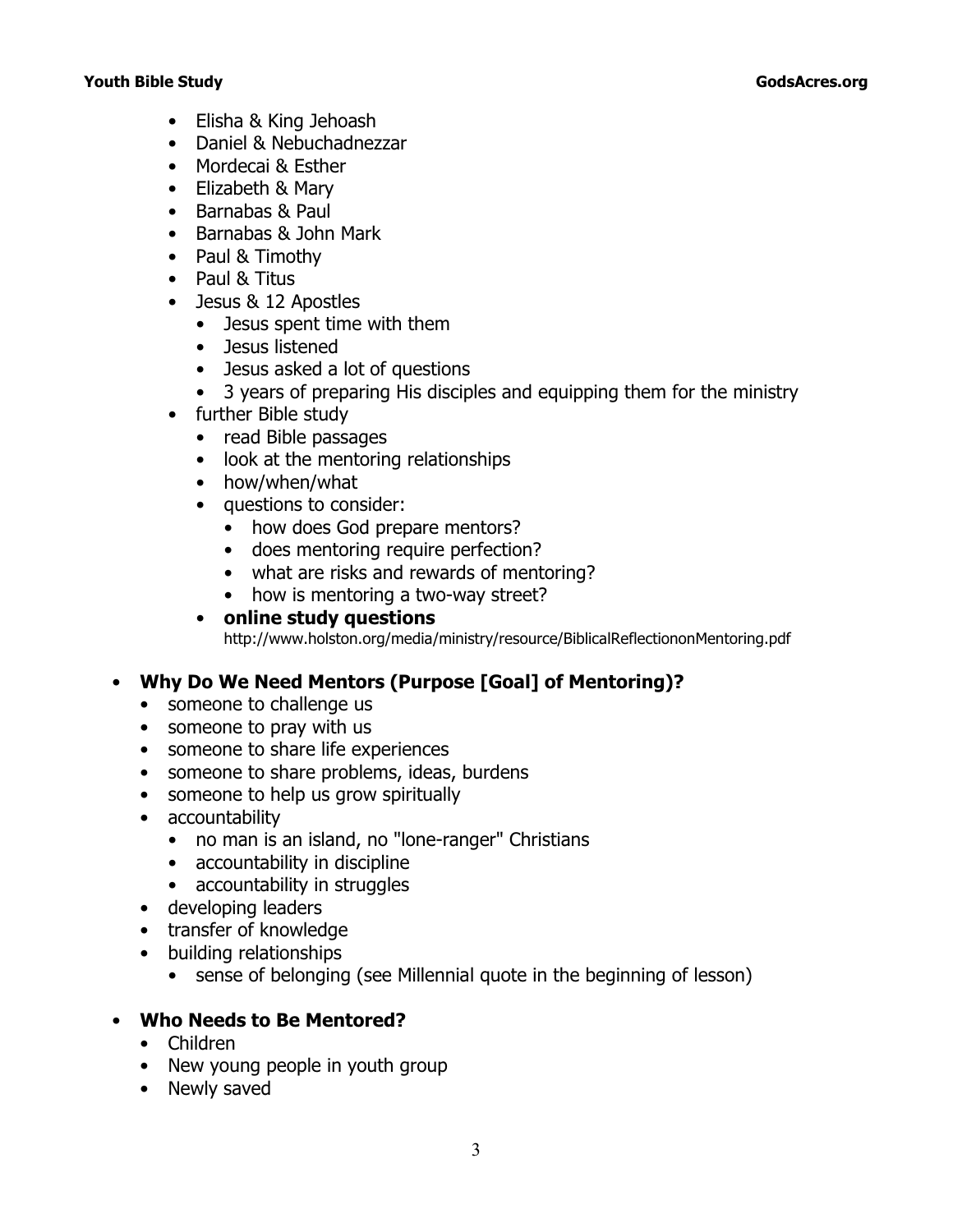- New parents
- Someone who is struggling
- Older people
- Everyone some less, some more
- Different stages of life require different mentors

## • **Who Should Be a Mentor?**

- **Pastor & ministers only?** 
	- Is that humanly possible? (No.)
- **Parents**
	- Psalm 145:4  *"One generation shall praise thy works to another, and shall declare thy mighty acts."*
	- Hebrews 13:7  *"Remember your leaders, who spoke the word of God to you. Consider the outcome of their way of life and imitate their faith."*
		- parents, Sunday school teachers
- **Non-relative**
	- brings perspective
- **Spiritual Leaders**
- **Older Youth**
- **"Every one of us can and should be a mentor"**

## • **What Does Mentoring Look Like?**

- **Types of mentoring**
	- formal (scheduled) or informal
	- one time event
	- long term
	- forever (parenting)
	- passive mentoring finding opportunities in conversations or actions to influence/help
- **Purpose**
	- more than just hanging out
	- not becoming best friends
	- not assuming the role of one's parent
	- not telling (and expecting) someone to do exactly what you tell them to do

## • **Qualities of a Mentor**

- **good listener**
	- practice "attentive listening"
	- practice talking less & listening more
	- don't finish sentences, don't assume you know what they're going to say
- **trustworthy**
- keep confidences
- **stable and reliable**
- **willing to speak the truth** (even when it is hard to hear)
- **someone who lives it, not just talks it**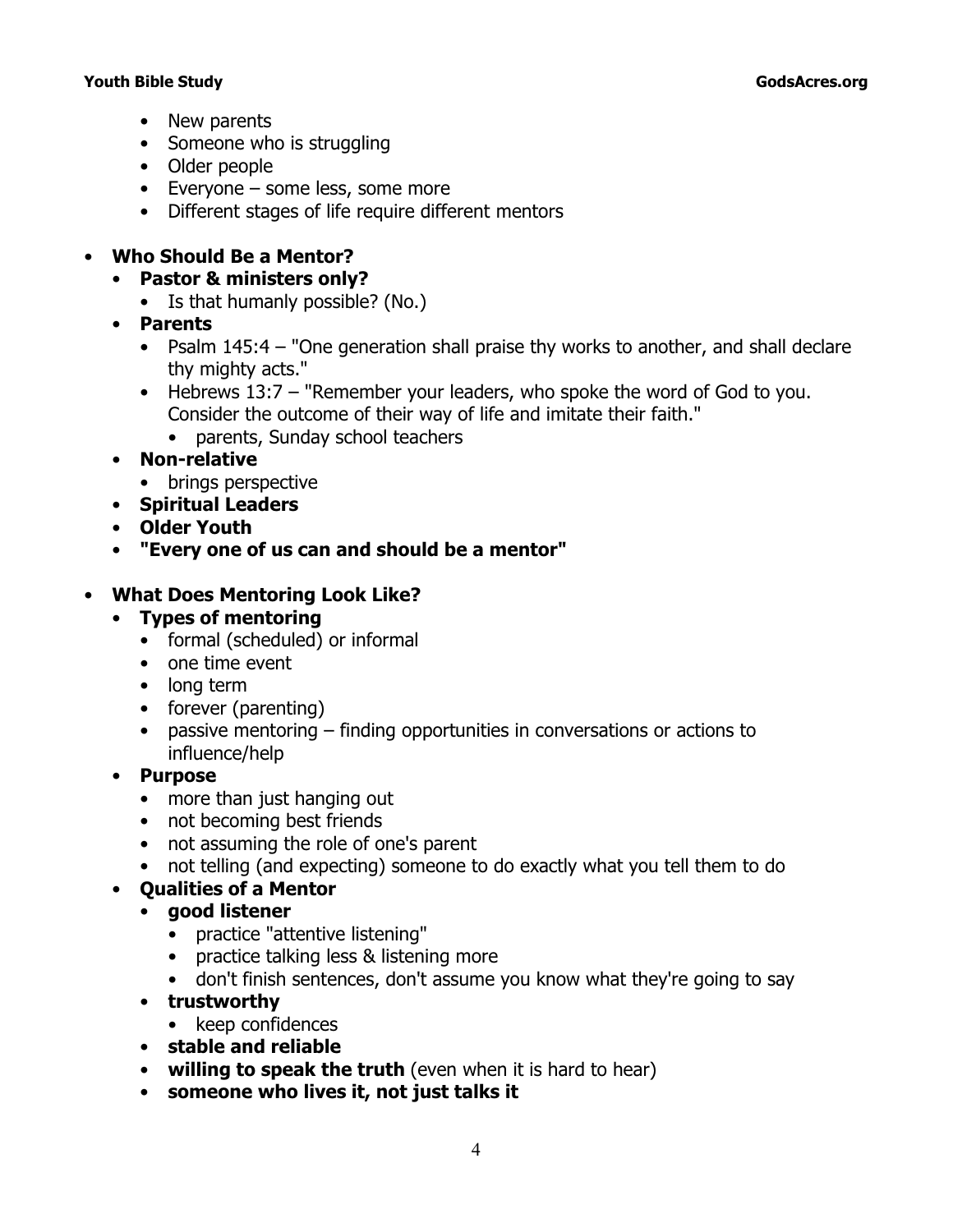- Bible reading, praying, Bible study, meditation, church attendance
- what do others learn by watching your life?
- do others have confidence in your life, in your advice?
- **model Christlike behavior**
	- not all youth are taught it in the homes
	- reverence
	- appropriate dating behavior
	- participation

## • **encourage others to step out of their comfort zone**

- model it
- Timothy thought to be very timid
- **Mentoring Ideas**
	- **share life stories**
		- what did I learn?
		- how might my past experiences help someone now?
	- **ask questions**
		- questions encourage conversation
		- questions restate what the other is going through
		- questions are less threatening
	- **accountability**
		- missed you at youth group did you need a ride?
		- youth leaders how to get them involved during youth group?
			- calling on one to pray
			- encouraging one to give a testimony
			- give them leadership roles
				- "I'm putting you in charge of this area"
	- **don't give up**
		- some need more than one contact more than one time of reaching out

## • **How can older youth be mentors?**

- to new youth (13 or newly saved)
- to youth that are struggling, different, etc.?
- $\bullet$  talk to them ask questions, follow up
- consider: what would you have liked a 18+ year old to have done when you first came into youth group?

## • **Mentees: Looking for a Mentor**

- Discuss/consider: who has mentored you so far?
- What do you need in a mentor?
	- might write it down
	- challenges of new life changes (newly married, new parent, new job, college, job change); need someone who has been there
	- more than just a Christian
	- has more experience than you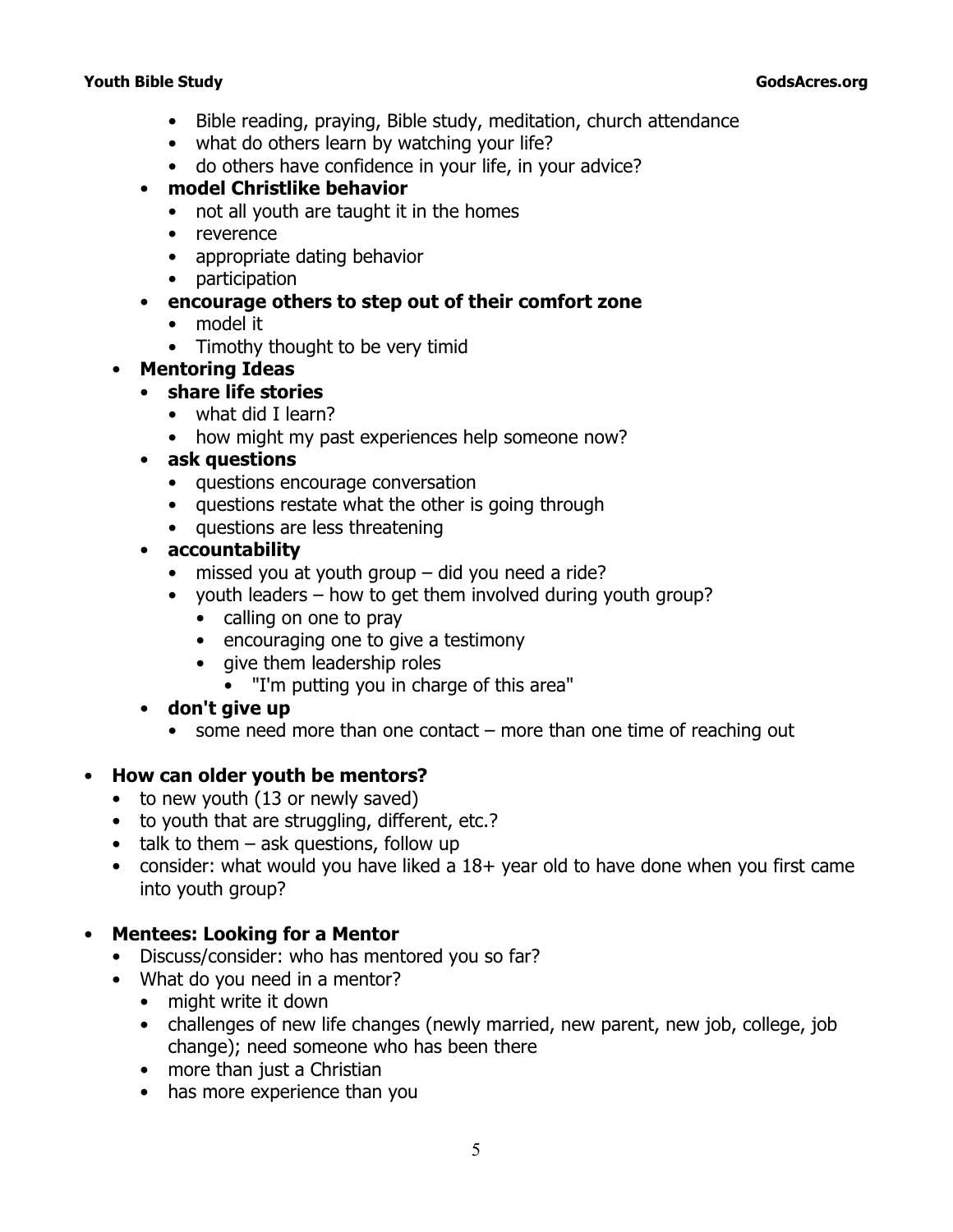- strong faith as a foundation
- someone who has the same goals as you
- someone who is positive, doesn't run down people
- Look for someone who cares, believes in you, who will check on you, and will encourage you
- some mentors good when you need prayer
- "Instead of seeking a single mentor, develop a multitude of mentors. Look for people who can challenge you professionally, with your finances, in your marriage and as you parent. Those aren't going to be the same people. We do an injustice to our mentors when we expect one person to be the end-all-be-all wisdom-dispensing guru in every area of life."
	- (Source: https://www.lifeway.com/en/articles/homelife-10-keys-to-finding-the-mentor-you-need)

## • **How to Begin?**

- Develop your own foundation your faith must be real
	- so that you will not lead someone astray
	- Bible reading & prayer
	- build your credibility build a reputation
	- walk the walk and talk the talk
	- have a learning attitude
		- great mentors are ones who are constantly trying to learn themselves
		- would you rather be mentored by someone whose mind is shut (I know it all) or open?
- Pray for opportunities
	- "Lord, who would You like me to invest in?"
	- "Lord, who should I look to to mentor me?"
- Look for opportunities
- Pray for God to direct you concerning mentors in your own life
- **Be...** (back of handout)
	- **prayerful:** pray for them as well as having a regular prayer life
		- "Perhaps the most bonding experience we can have is praying aloud regularly with another person. Prayer is a mentoring necessity. We need to pray specifically, openly, freely, crying out to God in intercession and petitions. Set aside time for prayer together, whenever you meet to mentor. Be careful how you pray. You are modeling" (*5 P's for Productive Discipleship* by Waylon and Martha Moore).
	- **real:** don't portray yourself as perfect, admit that you struggle too
	- **genuinely interested**
	- **a good listener**
	- **listening for God's direction**
	- **open:** share your experiences
		- mentors need to share "how I did it right" as well as "how I did it wrong"
	- **trustworthy:** don't share things told in confidence; don't speak negatively of them to others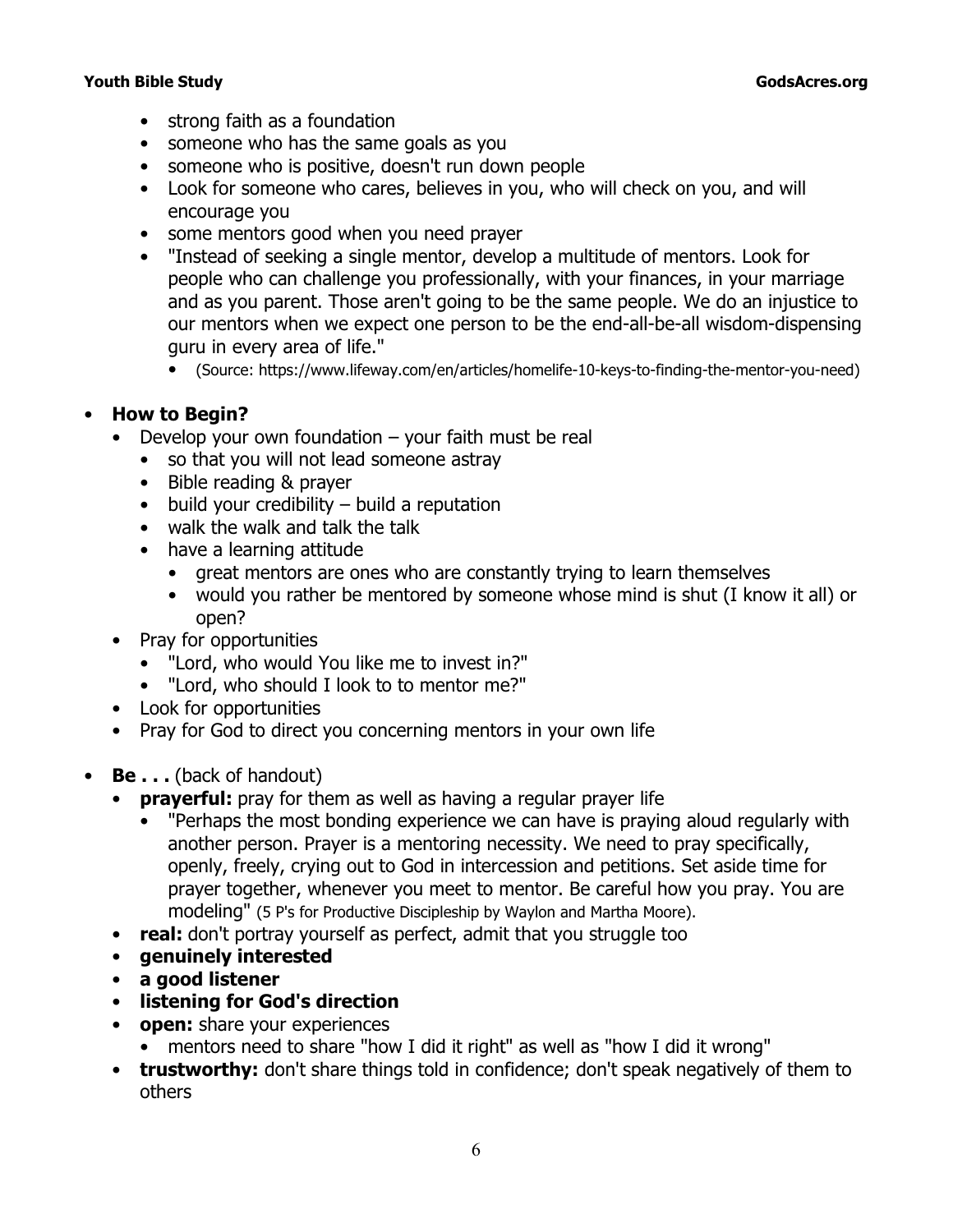## **Quotes About Mentoring**

- "People want to grow up in Christ, but they don't know how. Mentoring is simply pointing them in the right direction and walking with them on the journey" (*Good Mentoring* by Mark Engelthaler).
- Mentoring is taking time to invest in others.
- "Think of me as a fellow-patient in the same hospital who, having been admitted a little earlier, could give some advice" (C. S. Lewis).
- Mentoring is not about a carefully outlined curriculum. It's about life-on-life relationships.
- Being a mentor is "giving back."
- "You cannot run this race alone."
- "Build a bridge of trust that will bear the weight of truth."
- "A person trying to make it on his own is an accident waiting to happen" (Howard Hendricks).
- True mentoring is not an act but a process. It simply takes time.
- John Wesley said, "The Bible knows nothing of solitary religion watch over one another in love."

## **Additional Study Resources**

- "The Need for Christian Mentors" by David Stegmeier (2016 Camp Meeting onlineaudiofiles.com)
- *As Iron Sharpens Iron* by Howard G. Hendricks

## **Sources**

- http://www.johnmallison.com/data/Mentoring%20to%20Develop%20Disciples%20&%20Leaders.pdf
- https://www.gotquestions.org/Christian-mentoring.html
- http://applygodsword.com/how-to-find-a-christian-mentor/
- http://www.allaboutgod.com/christian-mentor.htm
- http://smallbusiness.chron.com/advantages-mentoring-workplace-18437.html
- http://www.careerstonegroup.com/z-media/wp-mentoring.pdf
- http://www.christianitytoday.com/pastors/2006/summer/8.84.html
- https://www.dts.edu/departments/academic/eml/mentor/
- http://www.lifeway.com/Article/HomeLife-10-Keys-to-Finding-the-Mentor-You-Need
- http://www.christianity.com/christian-life/discipleship/mentoring-a-call-to-spiritual-growth.html
- http://www.baylor.edu/content/services/document.php/61820.pdf
- http://www.lifeway.com/Article/Biblical-model-of-mentoring
- http://www.cslewisinstitute.org/webfm\_send/761